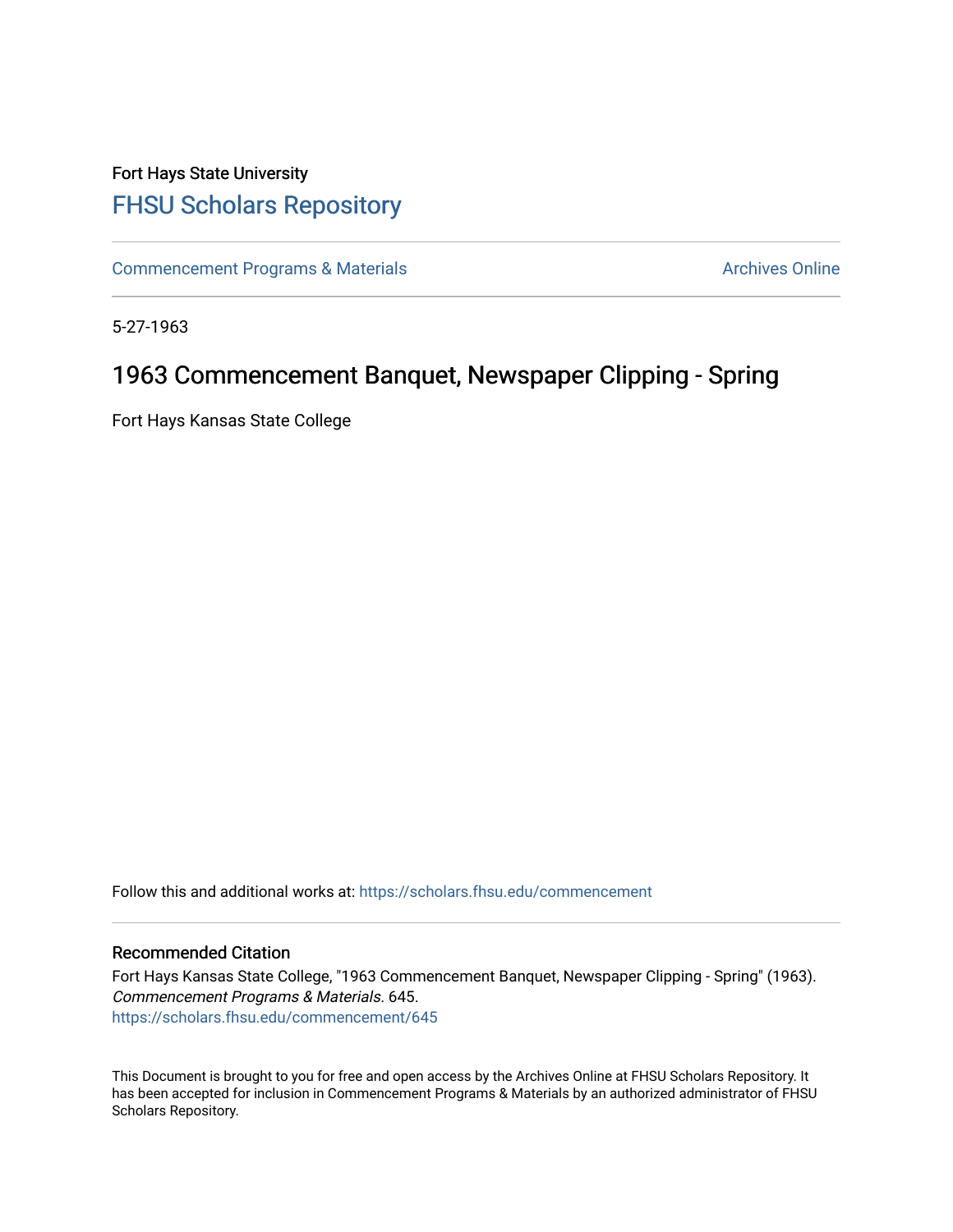# **FHS Seniors Will Give To Scholarship Fund**

Members of the summer senio class at Fort Hays State Colleg have decided to donate one dollar per member to the National Defense Student Loan Fund at the college.

The donation is the seniors' class gift to the college. It is the second consecutive year that the summer graduates have presented a cash gift to the loan fund.

Dollars given to the loan fund are matched by federal funds. with the government providing \$9 for each dollar raised by the college. Thus each dollar contributed by the graduating seniors will provide \$10 in National Defense Loans at FHS.

The gift will be persented by A. Bob White, Great Bend senior and president of the summer senior class, at the All-Graduate Din-ner Aug. 1. President M. C. Cun ningham will receive the gift on behalf of the college.

About 155 seniors are expected to graduate this summer.

Other summer senior officers ar Mary Lou Jorns, Preston, vicepresident, and Bob Reinert, Brews ter, secretary-treasurer.

Serving on the commencemen program committee are senior Judy Braswell, Otis; Kay Klink Hays. and Patty Potter, Stafford Maxine Hoffman, assistant pro

fessor of home economics, is spon sor of the summer senior class.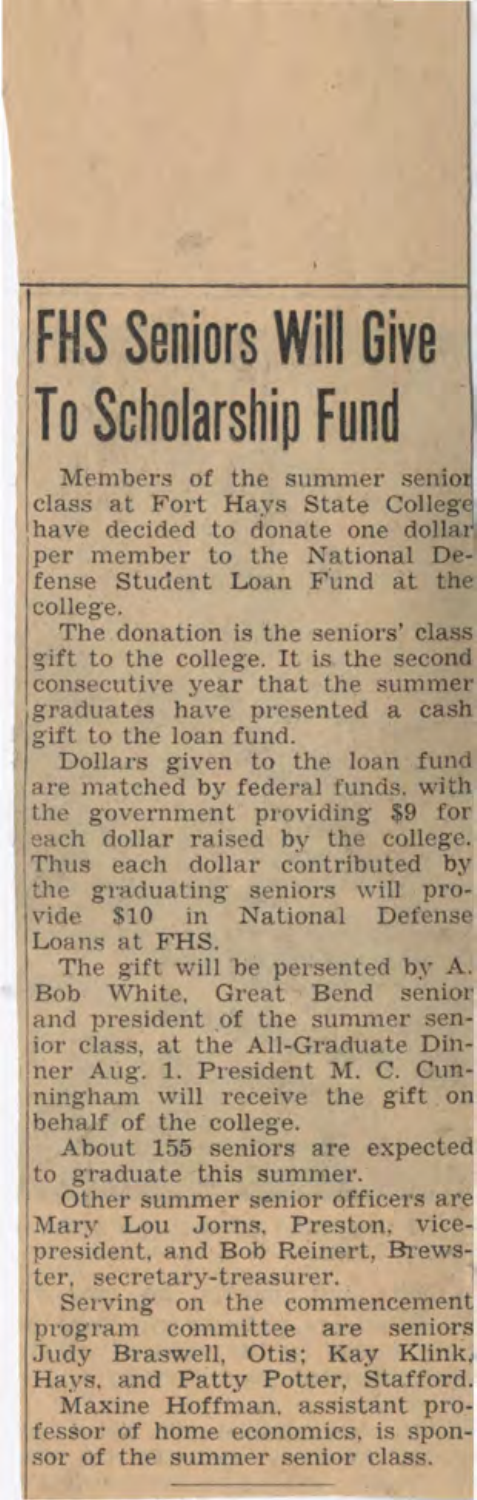# **FHS Seniors Will Give To Scholarship Fund**

Members of the summer senior<br>class at Fort Hays State College have decided to donate one dollar per member to the National Defense Student Loan Fund at the college.<br>The donation is the seniors' class

gift to the college. It is the second consecutive year that the summer<br>graduates have presented a cash gift to the loan fund.

Dollars given to the loan fund are matched by federal funds. with the government providing \$9 for each dollar raised by the college.<br>Thus each dollar contributed by the graduating seniors will provide \$10 in National Defense Loans at FHS.

The gift will be persented by A. Bob White, Great Bend senio ior class, at the All-Graduate Dinner Aug. 1. President M. C. Cunningham will receive the gift o behalf of the college.

About 155 seniors are expected<br>to graduate this summer.

Other summer senior officers are<br>Mary Lou Jorns, Preston, vicepresident, and Bob Reinert, Brews

ter, secretary-treasurer. Serving on the commencement<br>program committee are seniors<br>Judy Braswell, Otis; Kay Klink Hays. and Patty Potter, Stafford Maxine Hoffman, assistant pro fessor of home economics, is sponsor of the summer senior class.